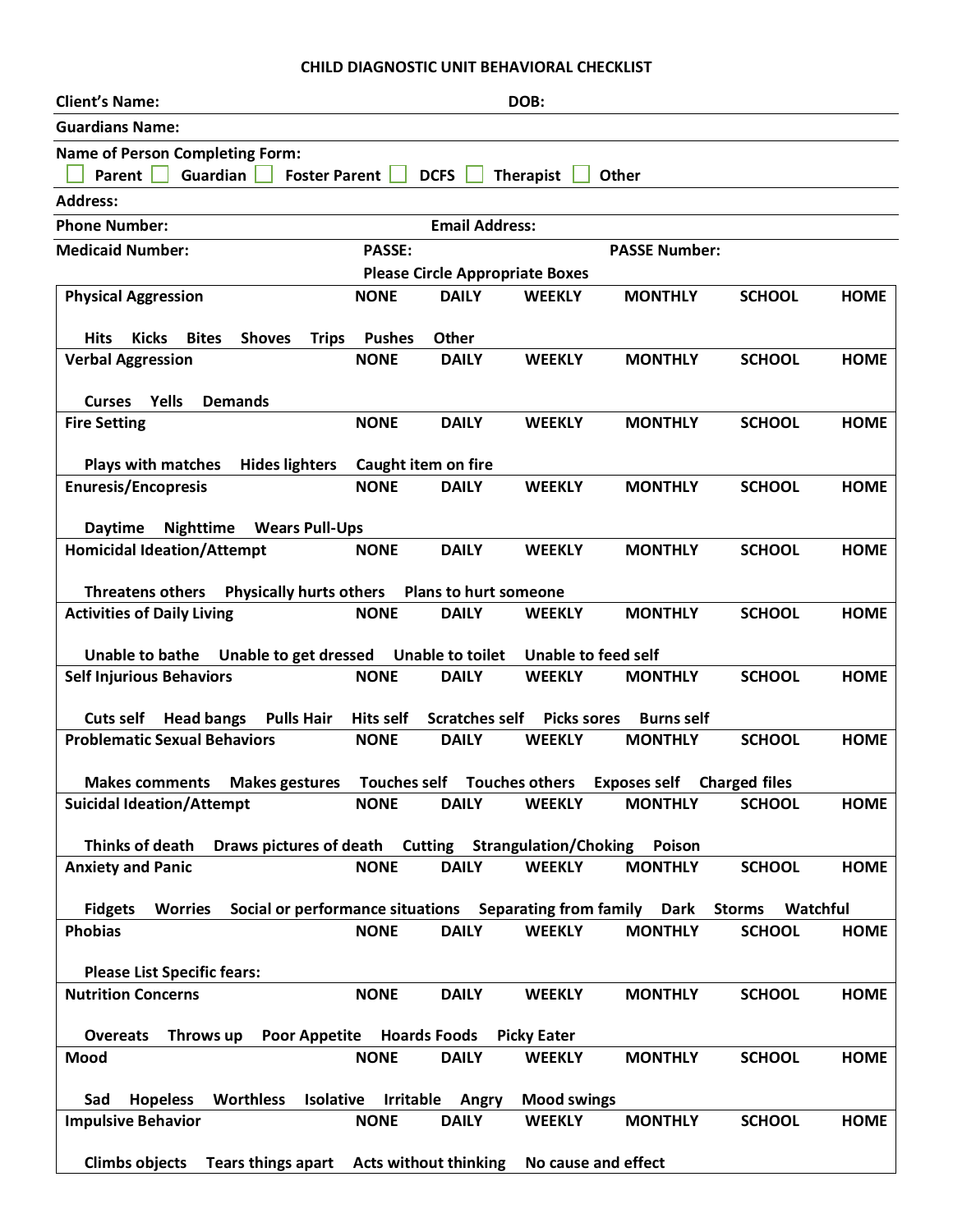| <b>Problems with Truth Telling</b>                                                                               | <b>NONE</b>                                    | <b>DAILY</b>                       | <b>WEEKLY</b>                                         | <b>MONTHLY</b>                              | <b>SCHOOL</b>                                      | <b>HOME</b> |  |  |  |  |
|------------------------------------------------------------------------------------------------------------------|------------------------------------------------|------------------------------------|-------------------------------------------------------|---------------------------------------------|----------------------------------------------------|-------------|--|--|--|--|
| Doesn't tell the truth<br>exaggerates negative<br>lies to avoid getting in trouble                               |                                                |                                    |                                                       |                                             |                                                    |             |  |  |  |  |
| Oppositional                                                                                                     | <b>NONE</b>                                    | <b>DAILY</b>                       | <b>WEEKLY</b>                                         | <b>MONTHLY</b>                              | <b>SCHOOL</b>                                      | <b>HOME</b> |  |  |  |  |
|                                                                                                                  |                                                |                                    |                                                       |                                             |                                                    |             |  |  |  |  |
| Lies about completing items<br><b>Refuses directions</b>                                                         |                                                |                                    | Talks back or argues                                  | Disregards typical schedules/rules          |                                                    |             |  |  |  |  |
| <b>Property Destruction</b>                                                                                      | <b>NONE</b>                                    | <b>DAILY</b>                       | <b>WEEKLY</b>                                         | <b>MONTHLY</b>                              | <b>SCHOOL</b>                                      | <b>HOME</b> |  |  |  |  |
| <b>Holes in walls</b><br>Tears toys up                                                                           | <b>Defaces school property</b>                 |                                    | <b>Defaced vehicle</b>                                |                                             |                                                    |             |  |  |  |  |
| <b>Destroys others Property</b>                                                                                  | <b>NONE</b>                                    | <b>DAILY</b>                       | <b>WEEKLY</b>                                         | <b>MONTHLY</b>                              | <b>SCHOOL</b>                                      | <b>HOME</b> |  |  |  |  |
| <b>Electronics</b><br><b>Furniture</b><br><b>Sentimental Objects</b><br><b>Toys</b>                              |                                                |                                    |                                                       |                                             |                                                    |             |  |  |  |  |
| <b>Running Away</b>                                                                                              | <b>NONE</b>                                    | <b>DAILY</b>                       | <b>WEEKLY</b>                                         | <b>MONTHLY</b>                              | <b>SCHOOL</b>                                      | <b>HOME</b> |  |  |  |  |
|                                                                                                                  |                                                |                                    |                                                       |                                             |                                                    |             |  |  |  |  |
| <b>Several hours</b><br>Overnight                                                                                |                                                |                                    |                                                       |                                             |                                                    |             |  |  |  |  |
| <b>Social Withdrawal</b>                                                                                         | <b>NONE</b>                                    | <b>DAILY</b>                       | <b>WEEKLY</b>                                         | <b>MONTHLY</b>                              | <b>SCHOOL</b>                                      | <b>HOME</b> |  |  |  |  |
| <b>Refuses activities</b><br><b>No friends</b><br><b>Avoids social situations</b><br><b>Avoids Public Places</b> |                                                |                                    |                                                       |                                             |                                                    |             |  |  |  |  |
| <b>Stealing</b>                                                                                                  | <b>NONE</b>                                    | <b>DAILY</b>                       | <b>WEEKLY</b>                                         | <b>MONTHLY</b>                              | <b>SCHOOL</b>                                      | <b>HOME</b> |  |  |  |  |
|                                                                                                                  |                                                |                                    |                                                       |                                             |                                                    |             |  |  |  |  |
| <b>Hides things</b><br><b>Takes things</b><br><b>Decreased Concentration</b>                                     | <b>Never asks permission</b><br><b>NONE</b>    | <b>DAILY</b>                       | <b>Steals from stores</b><br><b>WEEKLY</b>            | <b>Steals from school</b><br><b>MONTHLY</b> | <b>SCHOOL</b>                                      | <b>HOME</b> |  |  |  |  |
|                                                                                                                  |                                                |                                    |                                                       |                                             |                                                    |             |  |  |  |  |
| <b>Unable to focus</b><br>Zones out                                                                              | Day dreams                                     | <b>Distractible</b>                |                                                       |                                             |                                                    |             |  |  |  |  |
| <b>Hyperactivity</b>                                                                                             | <b>NONE</b>                                    | <b>DAILY</b>                       | <b>WEEKLY</b>                                         | <b>MONTHLY</b>                              | <b>SCHOOL</b>                                      | <b>HOME</b> |  |  |  |  |
| <b>Unable to sit still</b><br>Often gets items wrong at school                                                   |                                                |                                    |                                                       |                                             |                                                    |             |  |  |  |  |
| <b>Always moving</b><br><b>Distractible</b>                                                                      | Clumsy<br><b>NONE</b>                          | <b>DAILY</b>                       | <b>WEEKLY</b>                                         | <b>MONTHLY</b>                              | <b>SCHOOL</b>                                      | <b>HOME</b> |  |  |  |  |
|                                                                                                                  |                                                |                                    |                                                       |                                             |                                                    |             |  |  |  |  |
| Forgetful<br><b>Unorganized</b><br><b>Messy</b>                                                                  |                                                |                                    | Never on task Watches other/things                    | <b>Poor Focus</b>                           |                                                    |             |  |  |  |  |
| Paranoia                                                                                                         | <b>NONE</b>                                    | <b>DAILY</b>                       | <b>WEEKLY</b>                                         | <b>MONTHLY</b>                              | <b>SCHOOL</b>                                      | <b>HOME</b> |  |  |  |  |
| Thinks others are out to harm him                                                                                |                                                |                                    |                                                       |                                             |                                                    |             |  |  |  |  |
| <b>Animal Cruelty</b>                                                                                            | <b>NONE</b>                                    | <b>DAILY</b>                       | <b>WEEKLY</b>                                         | <b>MONTHLY</b>                              | <b>SCHOOL</b>                                      | <b>HOME</b> |  |  |  |  |
|                                                                                                                  |                                                |                                    |                                                       |                                             |                                                    |             |  |  |  |  |
| <b>Accidentally hurt animal</b><br><b>Rituals or Compulsions</b>                                                 | <b>Purposefully hurt animal</b><br><b>NONE</b> | <b>DAILY</b>                       | <b>Accidentally killed an animal</b><br><b>WEEKLY</b> | <b>MONTHLY</b>                              | <b>Purposefully killed animal</b><br><b>SCHOOL</b> | <b>HOME</b> |  |  |  |  |
|                                                                                                                  |                                                |                                    |                                                       |                                             |                                                    |             |  |  |  |  |
| Please explain:                                                                                                  |                                                |                                    |                                                       |                                             |                                                    |             |  |  |  |  |
| Inflexible/Rigid                                                                                                 | <b>NONE</b>                                    | <b>DAILY</b>                       | <b>WEEKLY</b>                                         | <b>MONTHLY</b>                              | <b>SCHOOL</b>                                      | <b>HOME</b> |  |  |  |  |
|                                                                                                                  |                                                | Unable to see other's perspectives |                                                       | <b>Stuck on routine</b>                     |                                                    |             |  |  |  |  |
| Poor with schedule change<br><b>Sensory Concerns</b>                                                             | <b>NONE</b>                                    | <b>DAILY</b>                       | <b>WEEKLY</b>                                         | <b>MONTHLY</b>                              | <b>SCHOOL</b>                                      | <b>HOME</b> |  |  |  |  |
|                                                                                                                  |                                                |                                    |                                                       |                                             |                                                    |             |  |  |  |  |
| <b>Loud noises</b><br><b>Crowds</b><br><b>Textures/Food</b>                                                      | <b>Clothing</b>                                |                                    |                                                       |                                             |                                                    |             |  |  |  |  |
| <b>Thought Disorder</b>                                                                                          | <b>NONE</b>                                    | <b>DAILY</b>                       | <b>WEEKLY</b>                                         | <b>MONTHLY</b>                              | <b>SCHOOL</b>                                      | <b>HOME</b> |  |  |  |  |
| <b>Hears things</b><br><b>Sees Things</b><br><b>Feels things</b>                                                 |                                                |                                    |                                                       |                                             |                                                    |             |  |  |  |  |
| Alcohol/Tobacco/Drug Use                                                                                         | <b>NONE</b>                                    | <b>DAILY</b>                       | <b>WEEKLY</b>                                         | <b>MONTHLY</b>                              | <b>SCHOOL</b>                                      | <b>HOME</b> |  |  |  |  |
|                                                                                                                  |                                                |                                    |                                                       |                                             |                                                    |             |  |  |  |  |
| <b>Please Specify:</b>                                                                                           |                                                |                                    |                                                       |                                             |                                                    |             |  |  |  |  |
| Hypersomnia/Insomnia                                                                                             | <b>NONE</b>                                    | <b>DAILY</b>                       | <b>WEEKLY</b>                                         | <b>MONTHLY</b>                              | <b>SCHOOL</b>                                      | <b>HOME</b> |  |  |  |  |